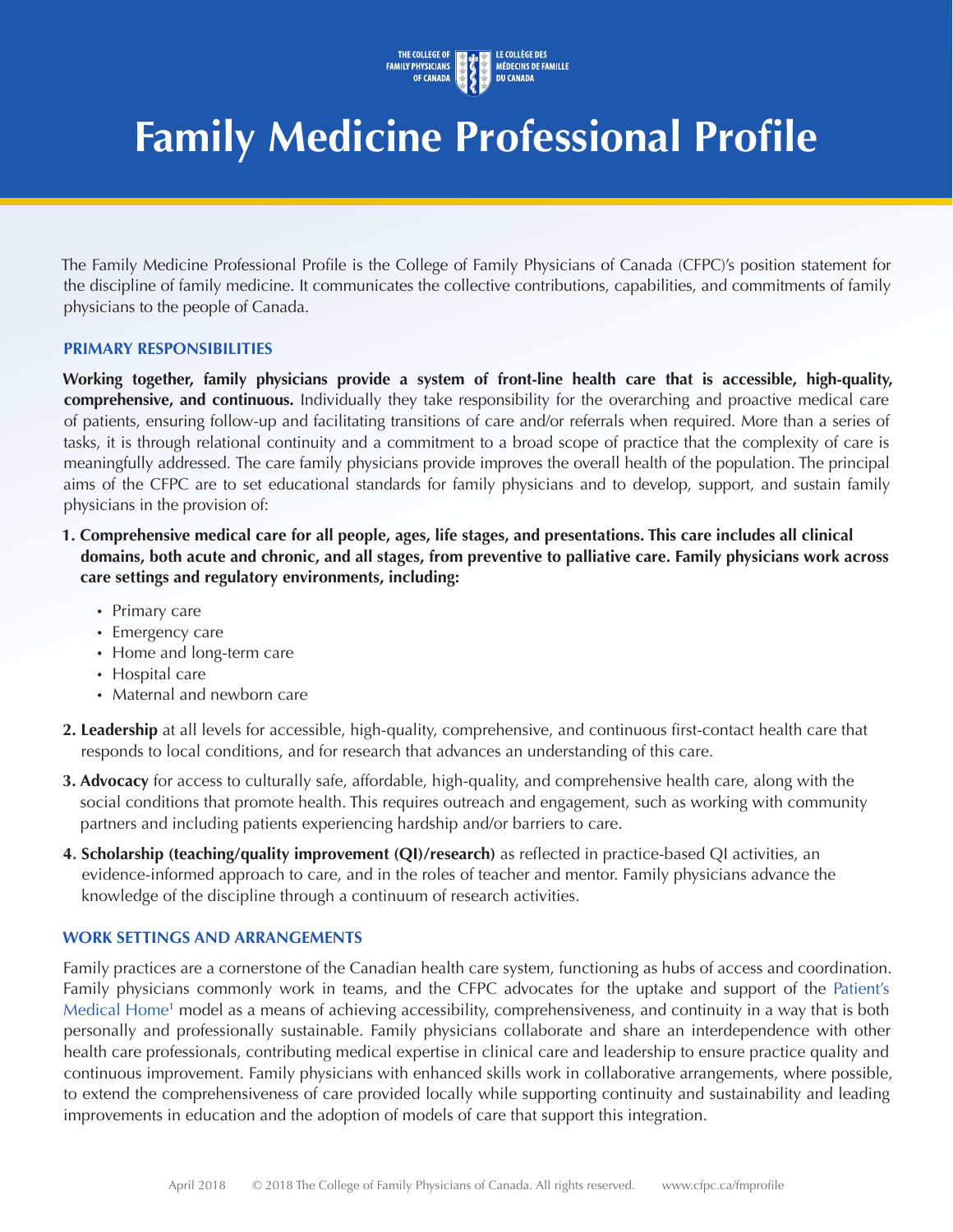

### **SPECIAL FEATURES AND CONTRIBUTIONS**

**All family physicians, regardless of the nature of their practices, embody a characteristic approach that strengthens the compassion, responsiveness, integrity, and quality of the health care system. This approach drives the provision of care that is:**

**Relationship- and patient-centred:** Relationships are central to the care provided. Family physicians are committed to the person; they get to know them and what matters in the context of their life and family, and this informs the goals of care and the approach taken. They form therapeutic bonds based on compassion and personal knowledge accrued over time, which allows them to offer trusted counsel and advocate on behalf of their patients. It is within these relationships and their unfolding narratives that illness and suffering are recognized, understood, and mitigated.

**Community-adaptive:** Family physicians are a resource to their practices and communities as highly skilled generalists, working effectively in diverse environments, addressing complex conditions, and managing uncertainty. They manage a broad range of medical presentations and conditions, flexibly adapting their skills in response to local resources and care needs. Family physicians use holistic, integrative reasoning to reach a patient-centred diagnosis and treatment plan, with particular expertise in managing patients with multiple morbidities and chronic illness. They see patients with undifferentiated concerns early during the natural course of illness and think creatively to resolve complex and/or atypical situations*.* In challenging situations, family physicians work to the limit of their abilities when required, staying involved and sticking with it to ensure patients receive the necessary care and support. This versatility and dedication enable family physicians to play an important role in responding to ever-changing, novel, and emerging health challenges affecting their patients and communities, and this adaptiveness is a key motivator for family physicians to develop enhanced skills.

**Collaborative and continuous:** Family physicians are the drivers of cohesion and continuity in the health care system. They work collaboratively with patients and practice colleagues to coordinate care with other health care providers. Continuity occurs both within episodes of care and over time, and it encompasses dimensions of interpersonal relationships, the maintenance of medical records, and the organized flow of patient information, including unique considerations that support personalized and compassionate care.

#### **SKILLS AND TRAINING REQUIRED**

Certification in the College of Family Physicians of Canada is a CFPC Special Designation with eligibility granted to those members who have completed approved residency training in family medicine or become eligible for certification through a combination of approved training, practice experience, and a commitment to continuing professional development (CPD). Once eligible, individuals are granted certification by successfully completing the **Certification Examination in Family Medicine.** Ongoing certification is maintained through participation in the **Mainpro+® program**, which defines the CPD required of family physicians and the quality criteria expected of learning programs.

Residency training prepares family physicians for the professional activities outlined in this profile. The many competencies required are outlined in CanMEDS–Family Medicine2 and programs are designed to develop these competencies according to the Triple C Competency-Based Curriculum<sup>3</sup> The determination of an individual's competence to enter independent practice is guided by the evaluation objectives in family medicine,<sup>4</sup> using a programmatic approach to assessment. The *Specific Standards for Family Medicine Residency Training Program<sup>5</sup>* outline the standards used to accredit family medicine and enhanced skills residency programs based in departments of family medicine at Canadian universities.

**Certificates of Added Competence** recognize the achievement of additional competence in specific family medicine domains for which the CFPC has defined eligibility and approved standards of assessment.